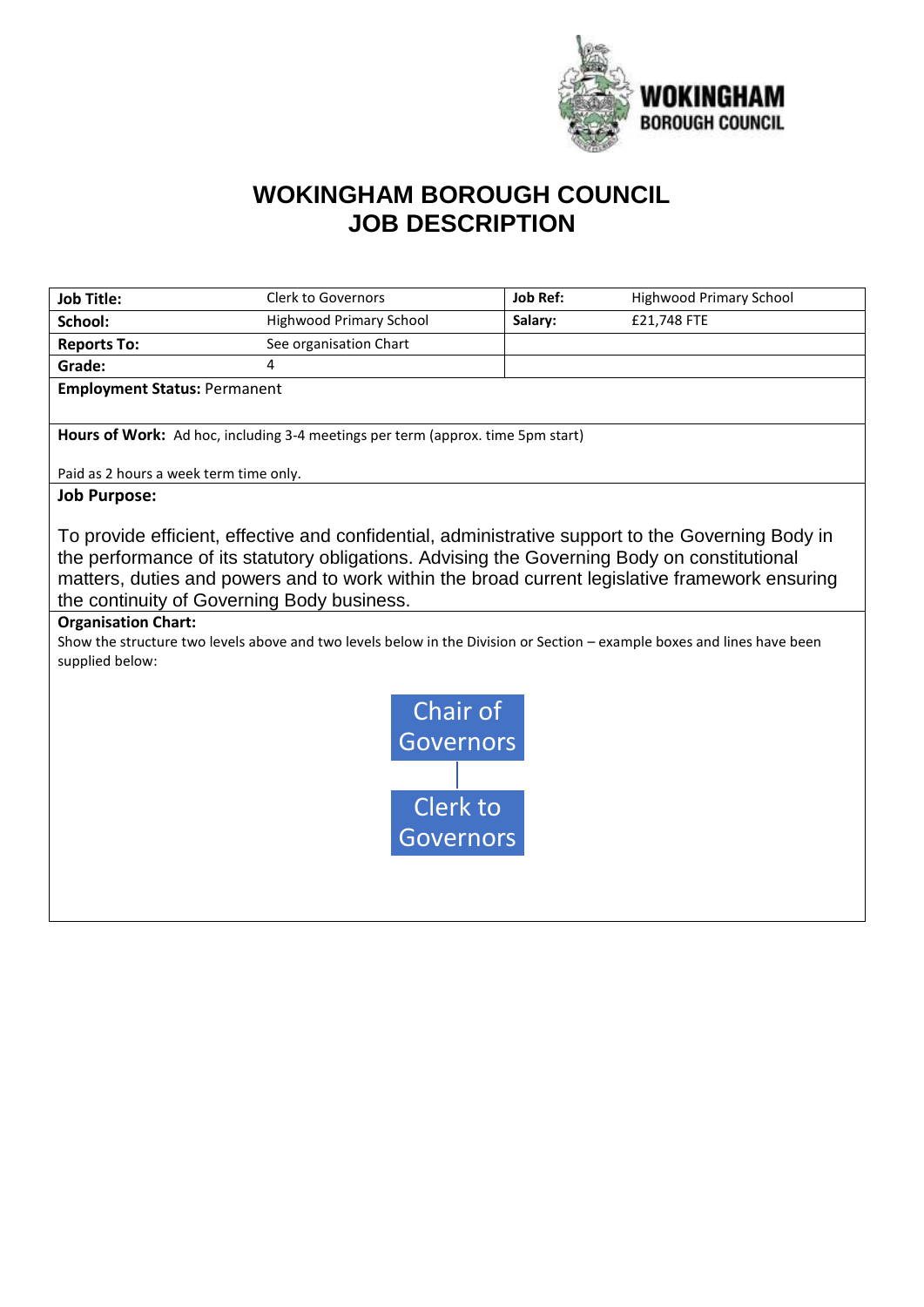## **Summary of Main Contacts**.**Governors**  ▪ Headteacher ■ Local Authority<br>■ School Staff **Scope Financial Accountabilities** NONE Budgets directly controlled (please state if this has been delegated to the post-holder) Budgets monitored on day-to-day basis: **Staff Responsibilities** NONE Number of employees managed/supervised: Number of FTE (Full Time Equivalents) employees managed/supervised: **Management of Physical Assets** NONE Nature of physical assets directly controlled, (e.g. children's home): Details of service contracts managed:

School Staff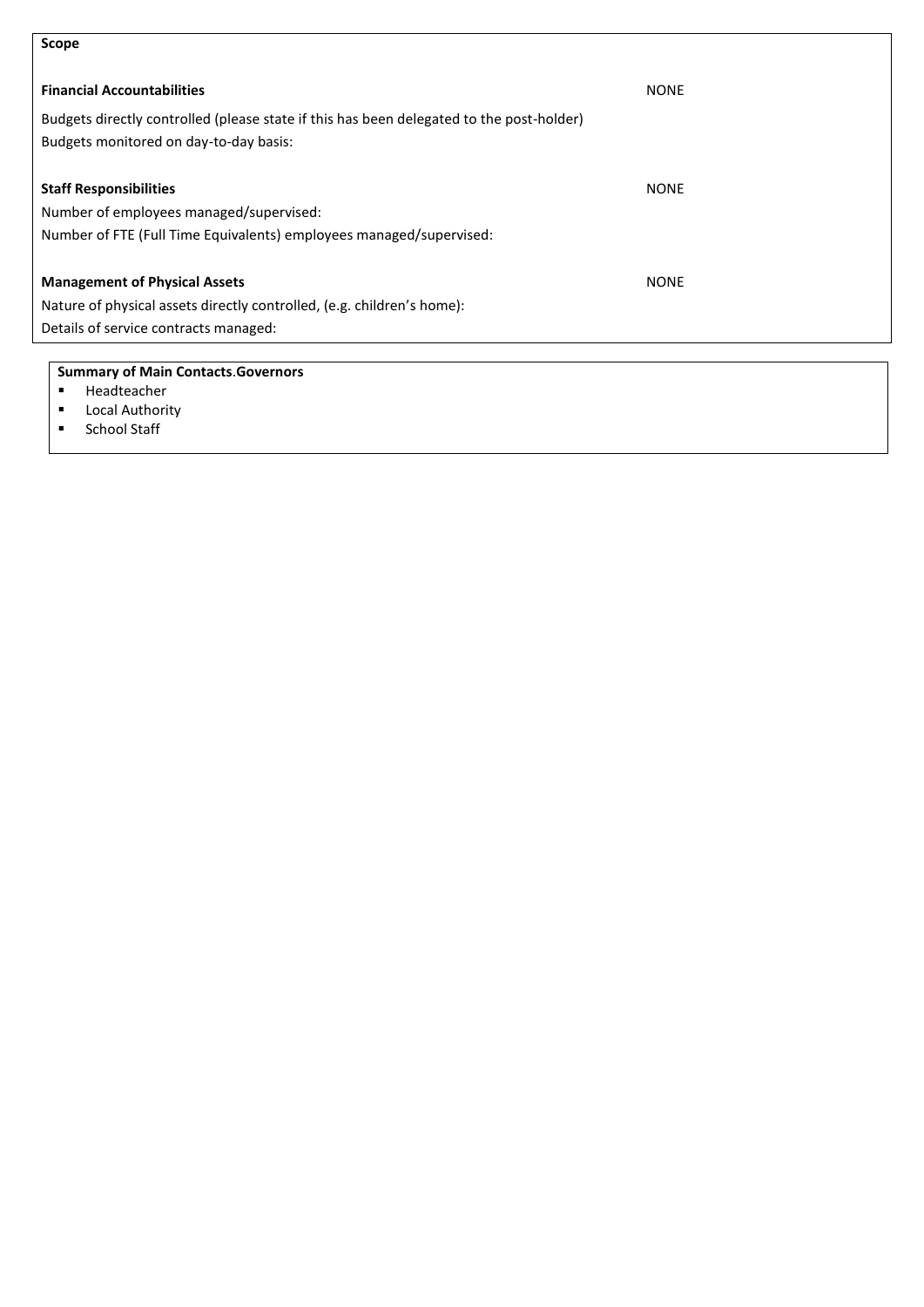Highwood Primary School

| <b>ITIGHTWOOD FTIMALY SUITOOL</b> |                                                                                                                                                                                                                                                                                                                                                                                     |                                   |  |  |
|-----------------------------------|-------------------------------------------------------------------------------------------------------------------------------------------------------------------------------------------------------------------------------------------------------------------------------------------------------------------------------------------------------------------------------------|-----------------------------------|--|--|
|                                   | <b>Main Tasks/Accountabilities</b>                                                                                                                                                                                                                                                                                                                                                  | Approx % of working<br>time spent |  |  |
| 1.                                | Provide a full range of administrative support, for the Chair, Governing Body, Governor<br>Committees and the Headteacher (if applicable). This support will include dealing with<br>confidential issues.                                                                                                                                                                           |                                   |  |  |
| 2.                                | Advise the Governing Body on constitutional matters, procedures for school<br>governance and recommended good practice, but excluding other legal advice                                                                                                                                                                                                                            |                                   |  |  |
| 3.                                | Convene all Governing Body meetings by written notice within the required timescale.<br>Liaise with Headteacher and Chair to prepare agenda. Attend meetings; record<br>minutes within the agreed timescale. Prepare draft minutes; record accurately and<br>objectively with timescales for action. Publish minutes after approval of the<br>Chair/Headteacher and Governing Body. |                                   |  |  |
| 4.                                | Maintain an archive signed record of the Governing Body minutes and send approved<br>minutes to the LA when required. Ensure that copies of the minutes and other public<br>documents are available for inspection excluding confidential items as agreed.                                                                                                                          |                                   |  |  |
| 5.                                | Liaise with the Chair prior to the next meeting to receive an update on progress of<br>actions agreed previously by the Governing Body                                                                                                                                                                                                                                              |                                   |  |  |
| 6.                                | Attend termly meetings arranged by the LA (Clerks Briefings, often held in the daytime<br>either online or face to face), and other training seminars as required.                                                                                                                                                                                                                  |                                   |  |  |
| 7.                                | Administration of the appointment procedure and induction of new Governors.<br>Maintain a database of Governor's terms of office to ensure that elections and<br>appointments are carried out correctly. Undertake the administrative duties relating to<br>the election of Parent, Teacher and Staff Governors following LA guidance.                                              |                                   |  |  |
| 8.                                | Ensure the Governors' Annual Report conforms to all statutory requirements                                                                                                                                                                                                                                                                                                          |                                   |  |  |
| 9.                                | Ensure awareness of current developments and legislation affecting all areas of the<br>governance of schools and offer advice that is consistent, reliable and authoritative to<br>the Headteacher, Chair and Governing Body on the wide range of routine and complex<br>issues                                                                                                     |                                   |  |  |
|                                   | 10. Maintain records of current terms of reference and membership of committee and<br>working parties and nominated Governors e.g. Literacy.                                                                                                                                                                                                                                        |                                   |  |  |
|                                   | 11. Carry out any other reasonable duties relating to the post as directed by the Chair of<br>Governors and agreed by the postholder                                                                                                                                                                                                                                                |                                   |  |  |
|                                   |                                                                                                                                                                                                                                                                                                                                                                                     | 100%                              |  |  |